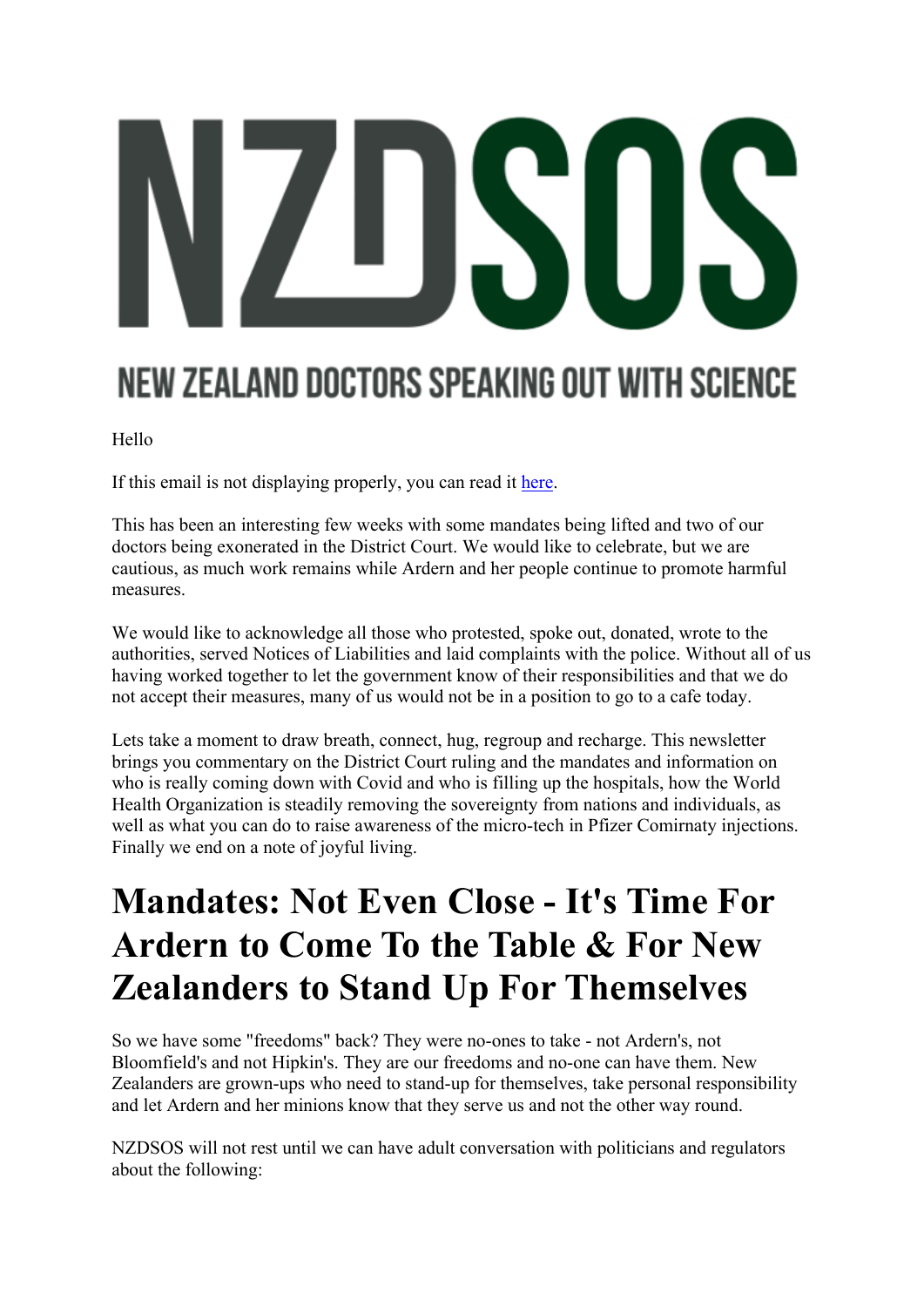- 1. The actual numbers of those affected by SARS-CoV-2
- 2. The actual numbers of those adversely affected by the Covid-19 injections
- 3. The criteria that are used to determine causality, or otherwise, of post-vaccination death
- 4. What is actually in the vaccine and what is in the contract with Pfizer
- 5. The increasing evidence for trivial, if any, benefits and huge risk for those taking the injections
- 6. The science addressing the benefits and harms of lockdowns, social distancing, obsessive sanitising and masks
- 7. The reliability of the PCR test and the cycle threshold used, as well as the Rapid Antigen Tests
- 8. The suppression of early treatment
- 9. The blatant ignoring of general health
- 10. The censorship and / or ignoring of anyone besides their hand-picked "experts"
- 11. The conflicts of interest that the hand-picked "expert'' have
- 12. The use of media and psychological measures to influence behaviour of the population
- 13. Who is benefiting.

NZDSOS will also not rest until New Zealanders realise what is going on and then make their choices. We get that it is hard to admit that we have been conned or that we were wrong in embracing the Covid-19 measures - to be kind and keep Nana safe. Most of us were doing this with the best intentions, but we know better now. We actually harmed Nana in the name of safety. Perhaps, as doctors we are lucky, as we often have to admit we get things wrong. This helps us to be better doctors. So lets admit that masking, lock-downs and the C-19 vaccines are harmful and that we were conned.

NZDSOS remains of the opinion that members of the public are intelligent enough to be able to listen to a variety of views and figure out whether what they are hearing makes sense to them or not. We have confidence that the public can make their own decisions and don't need to be kept safe, sheltered from unofficial sources of information or hear only from a single source of truth.

When you go into that cafe, the supermarket or the school, show your face. It is what makes us human. Covering your face does not help to stop the spread of viruses and can be [harmful,](https://nzdsos.com/2022/02/08/masks-dont-work-but-do-cause-harm/) especially to children. We urge you to **Be Brave** and take that first step to reducing fear and reclaiming freedom.

#### **We can do this**.

*"Never doubt that a small group of thoughtful, committed citizens can change the world; indeed, it's the only thing that every has.*" Margaret Mead

For more information on your rights when asked to wear a mask, see [this r](https://voicesforfreedom.co.nz/mask-mini-kit)esource from Voices for Freedom.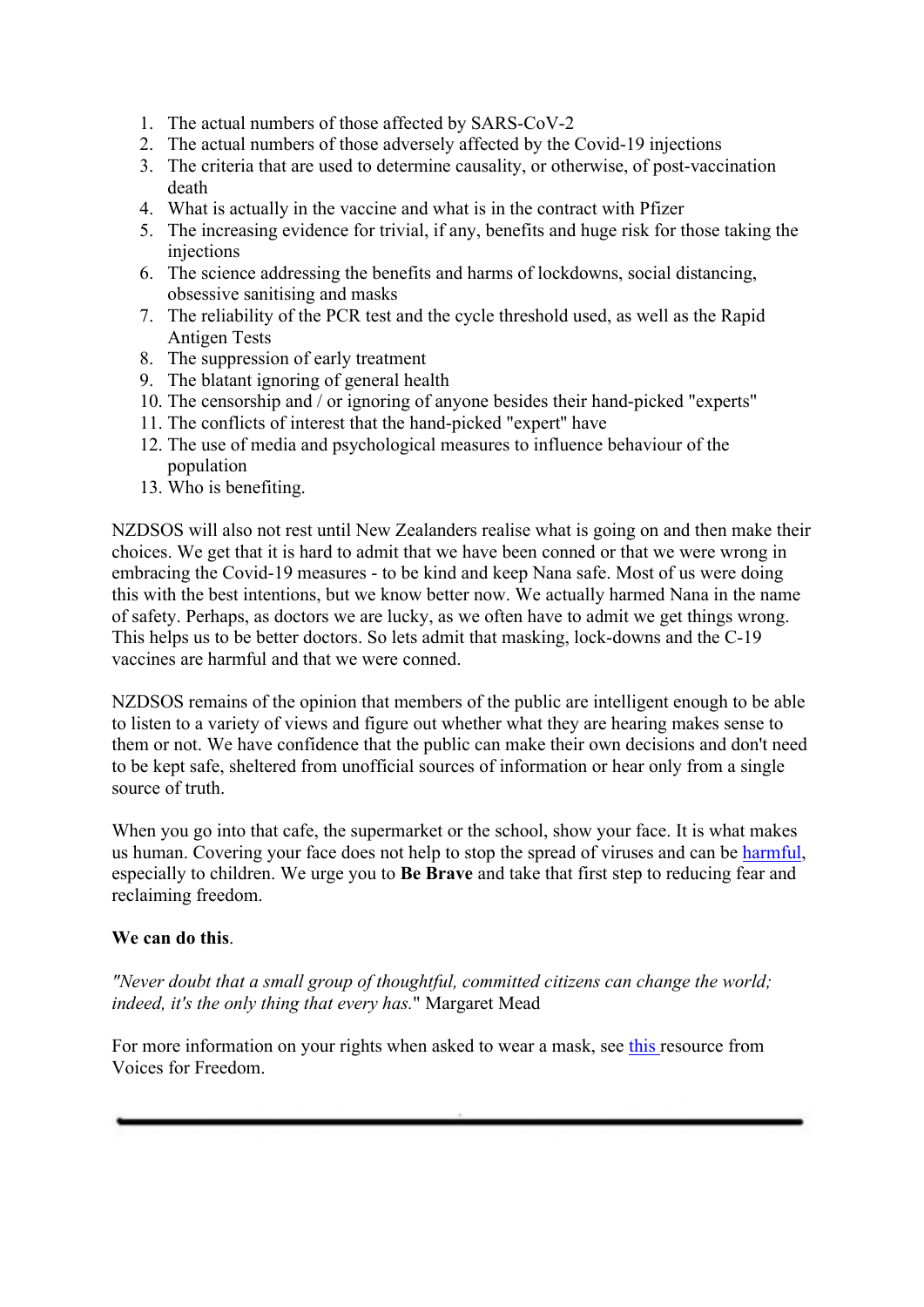# **Vaccinated and Boosted vs Unvaccinated - What Do the Numbers Tell Us?**



Dr Guy Hatchard, PhD looks at numbers from both Canada and New Zealand. He draws two conclusions:

- 1. The Unvaccinated are better off with regard to Covid cases and hospitalisations
- 2. The numbers are being manipulated and obsufacted either by accident or by design.

Read these two articles and judge for yourself.

[New Zealand Numbers](https://nzdsos.com/2022/04/04/boosted-individuals-more-vulnerable-to-covid/) [Canadian Numbers](https://nzdsos.com/2022/04/03/are-the-unvaccinated-taking-a-beating/)

#### **Microtech in the C-19 Injections**

We have written to the Government and Medsafe, we have presented at the NZ Health Select Committee and we have given evidence to the police. *The silence in return has been deafening.* 

This topic is of the utmost importance and it is imperative that it is investigated. We are very concerned as to what the implications of this microtech may be. [This v](https://nzdsos.com/2022/03/23/watch-why-is-nano-tech-in-injections/)ideo explains some possibilities.

If we are indisputably shown to be tin-foil-hat-wearing conspiracy theorists, we would be very relieved. We are motivated to protect the vaccinated from any actual or potential harm and are still waiting for any evidence to the contrary. We are asking those who are meant to be protecting us to investigate.

Here's how you can help:

• Download the presentation pdf on the link in the picture below and take this to your local police-people and police stations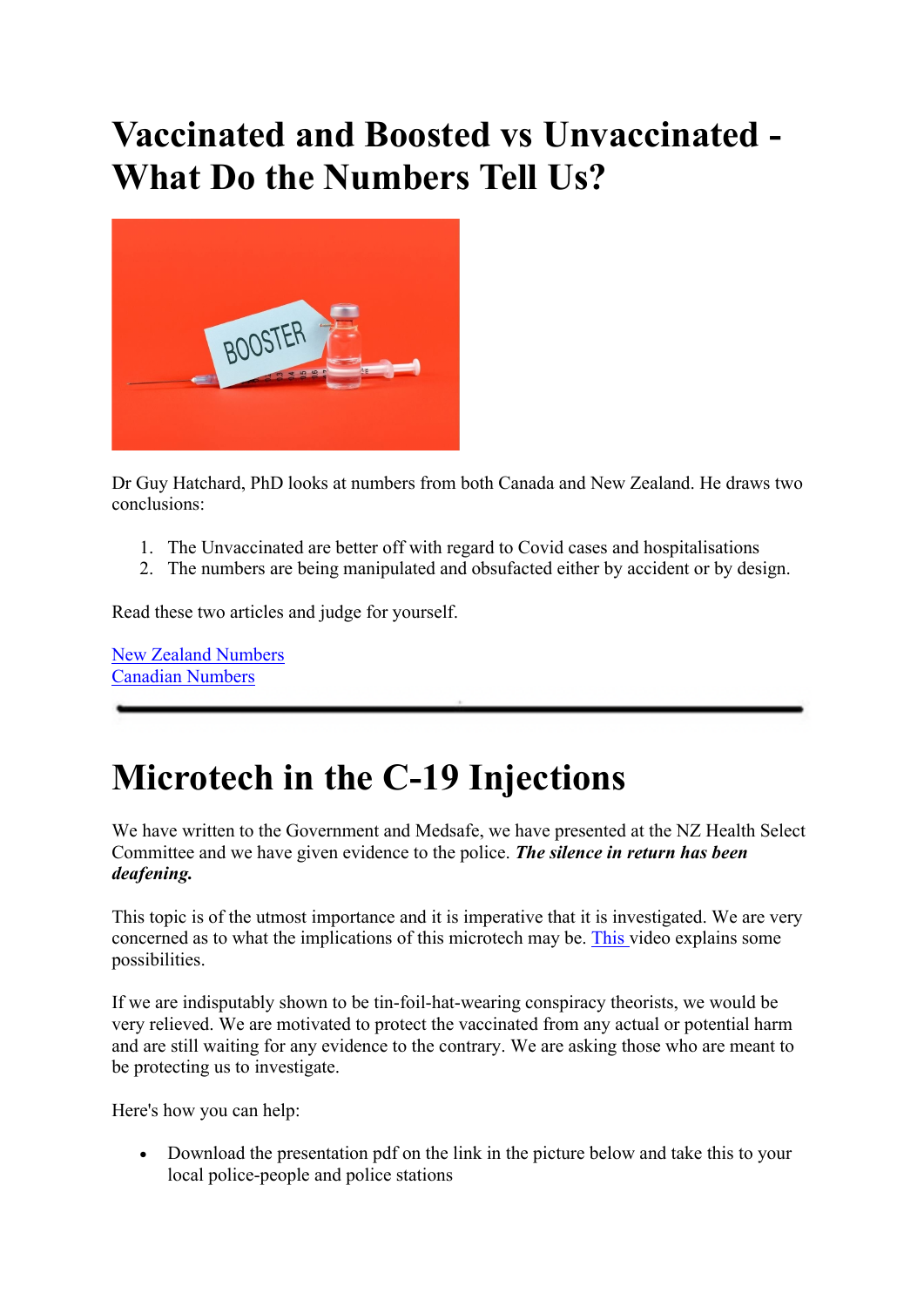- Download the NZLSOS [letter t](https://nzdsos.com/2022/03/17/nzlsos-open-letter-to-police-commissioner/)o accompany the presentation
- Start researching microtech and nanotech and it's use in the military
- Join or form local groups and get active protest and demand that this is investigated, serve [NOLs](https://nzdsos.com/2022/01/17/notice-of-liability/) on those who turn a blind eye. Remind the police that acting on orders to ignore evidence will be no defense for crimes against humanity, as Nuremberg proved.



Click / tap the picture for the presentation

*"The world will not be destroyed by those who do evil, but by those who watch them without doing anything."* Albert Einstein

### **District Court Ruling in Favour of NZDSOS Doctors**

On Friday we celebrated the news that Drs Shelton and Canaday won their appeals against the Medical Council (MCNZ) suspension of their practising certificates. We are waiting for the formal judgement but in the interim are pleased that it has been acknowledged that the MCNZ is expected to act within the laws of New Zealand.

Doctors Shelton and Canaday are part of a group of doctors who are being investigated by the MCNZ for nothing more than upholding their oath of First Do No Harm and trying to obtain Full Informed Consent. We wait with interest the outcomes for the other doctors who are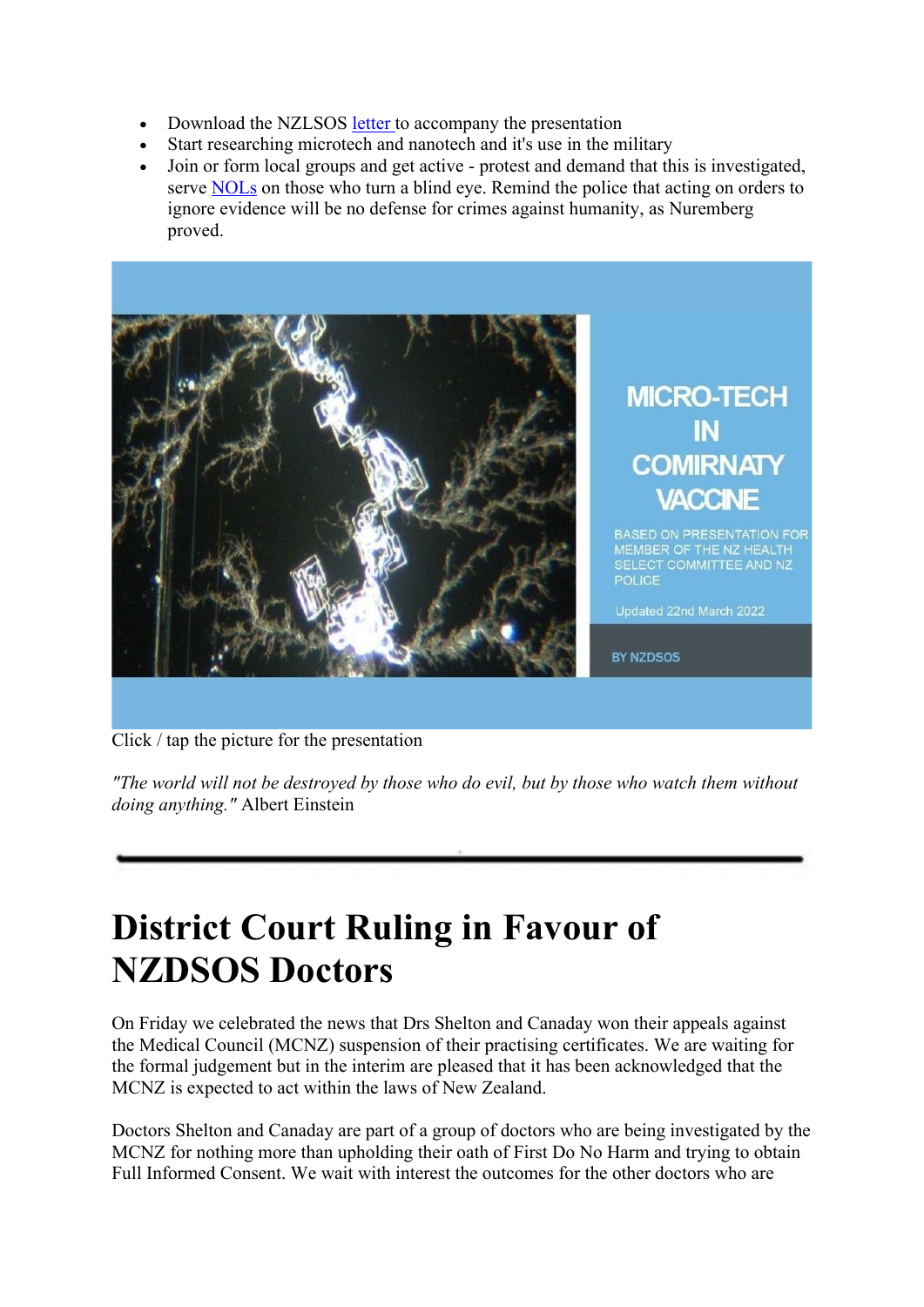currently suspended and those whose practising certificates hang in the balance. We want to thank everyone who has been so supportive in many different ways.

The doctors of NZDSOS are risking their careers, reputations and incomes to speak their truth. They are certainly not benefitting in a material way. The STRONGLY DISPROPORTIONATE measures being undertaken by the MCNZ have not been seen in our lifetimes as doctors, and we fail to see any justification for the statements of Curtis Walker (Chairman of MCNZ) or the actions of the MCNZ. We cannot but question if the individuals of the MCNZ are either being threatened, misled or are benefitting from their actions.

Finally, Dr Walker's [statements](https://www.rnz.co.nz/news/national/464442/doctors-suspended-over-anti-vax-claims-win-court-appeals) to media that there is "indisputable evidence" that transmission and disease is decreased by vaccination is at odds with almost all experts, including the government's own, as well as the experience of many thousands of Kiwis who currently have Covid! More on this soon.

## **Pandemic Treaty**

While a Global Pandemic Treaty may sound like a good idea, we urge you to take a deeper look at what this means to us as individuals and as a nation.

[World Health Organization Pandemic Treaty](https://nzdsos.com/2022/03/28/the-who-and-the-pandemic-preparedness-treaty/)

### **New Website Category: Excess Deaths**

Finally we have added a new website category on [Excess Death Rates.](https://nzdsos.com/category/resources/excess-mortality/) With the numbers being manipulated and deaths with- and of- Covid being less than transparent, there is one statistic that can be relied on: Excess Death Rates. This can be defined as the difference between the expected deaths in a time period and the actual deaths. This graph from [Ourworldindata](https://ourworldindata.org/excess-mortality-covid) actually shows a negative excess death rate in 2020 (the year of the pandemic), a higher excess death rate in early 2021 and a possible upward trend in 2022. The financial and insurance sectors are also starting to notice [increased deaths](https://www.thedesertreview.com/opinion/columnists/life-insurance-deaths-up-40---dr-robert-malone-s-chilling-analysis/article_d24bccac-6f38-11ec-912f-1f6d8fc5fac4.html) amongst 18-64 year old people that are not from Covid. More questions are being asked about the relationship of the C-19 vaccinations and these excess deaths.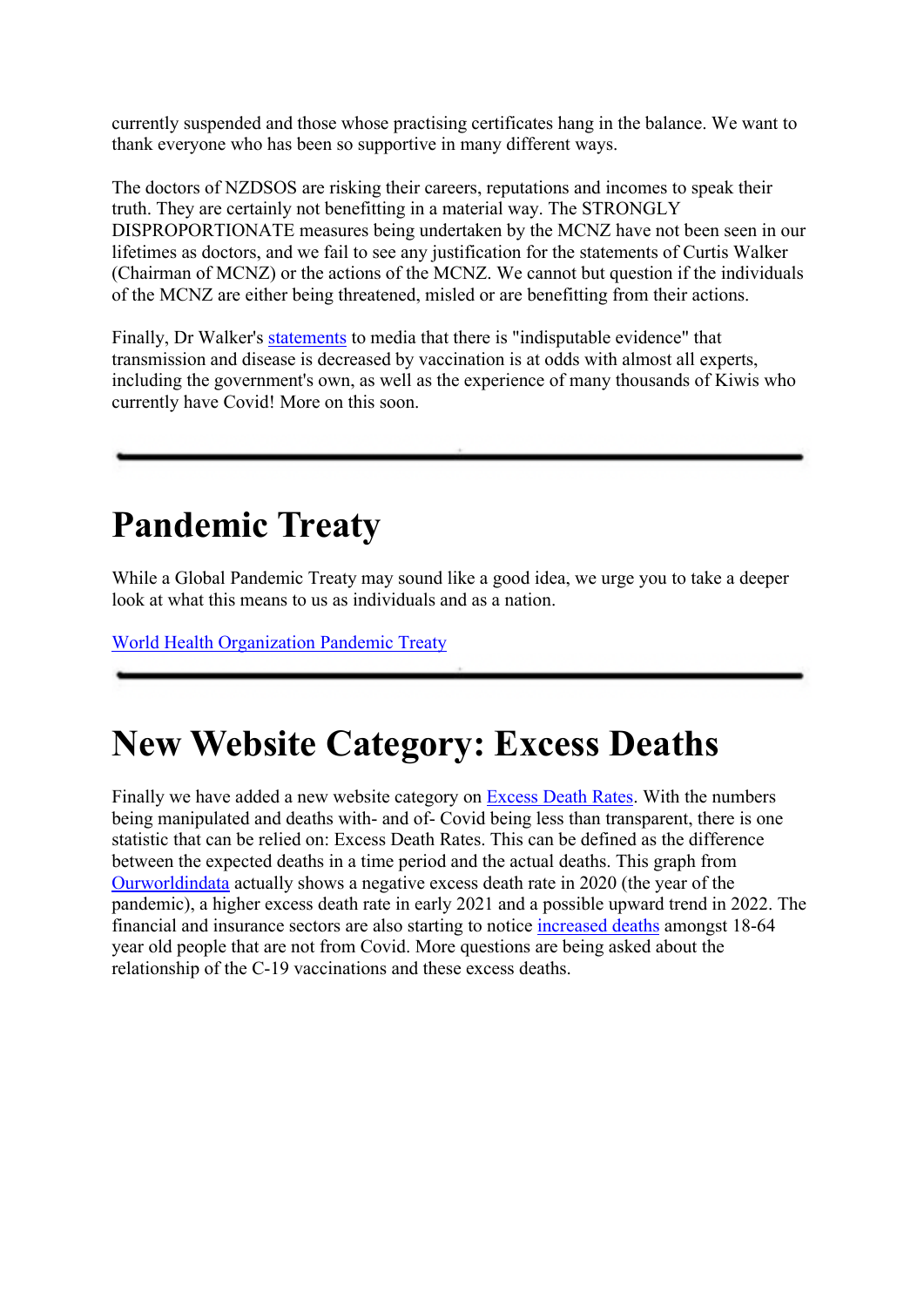#### Excess mortality: Deaths from all causes compared to projection based on previous years

The percentage difference between the reported number of weekly or monthly deaths in 2020–2022 and the projected number of deaths for the same period based on previous years. The reported number might not count all deaths that occurred due to incomplete coverage and delays in reporting.



Excess Deaths in New Zealand Jan 2020 - March 2022

We will be bringing you more information as we can. Please rate our posts as you see fit. There is a concerted effort to give us poor ratings. Hopefully that means that at least someone from the mainstream is being educated.